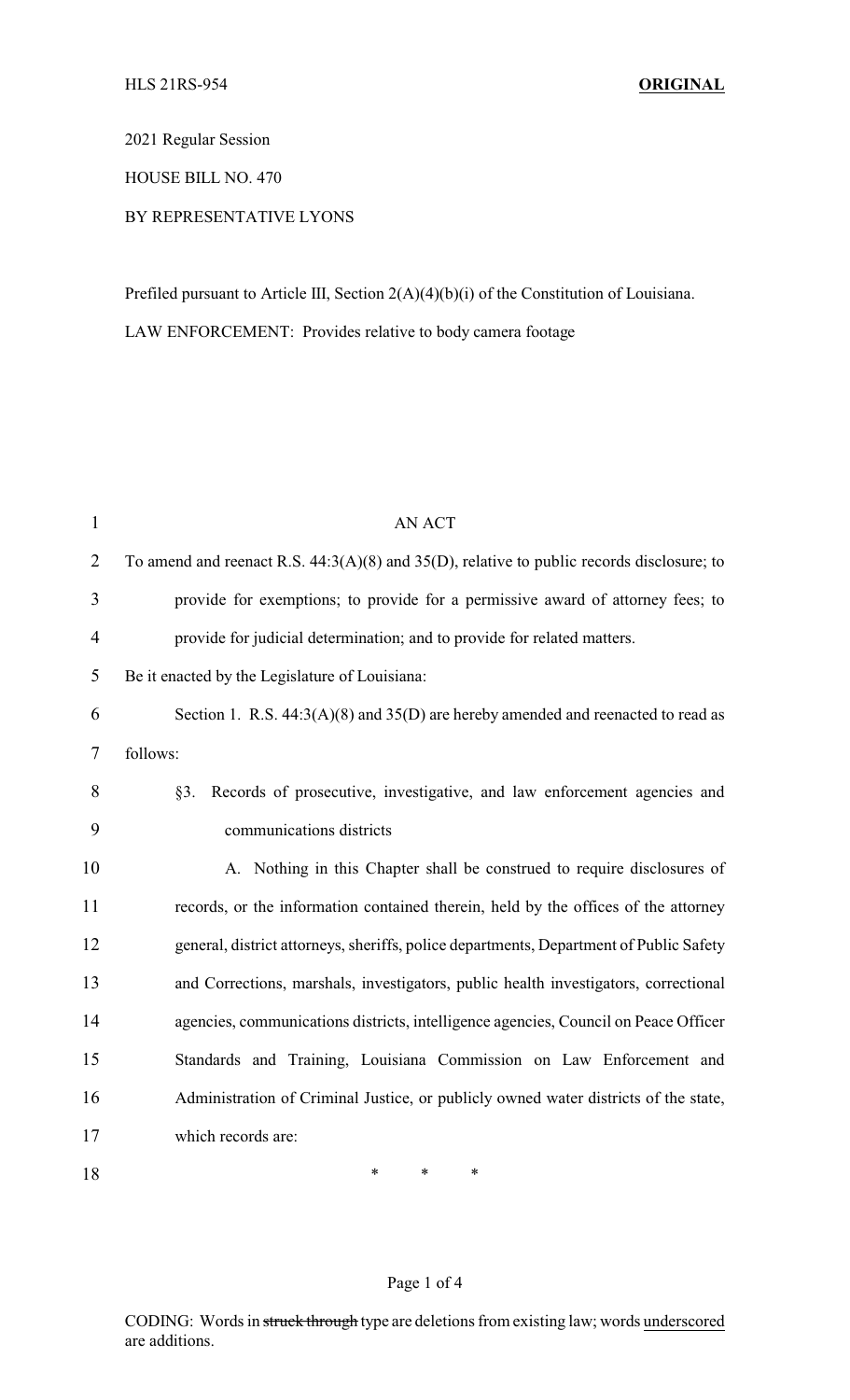| 1              | Video or audio recordings generated by law enforcement officer<br>(8)                           |
|----------------|-------------------------------------------------------------------------------------------------|
| $\overline{2}$ | body-worn cameras, vehicle mounted cameras, or other devices that are found by the              |
| 3              | custodian to potentially violate an individual's reasonable expectation of privacy.             |
| $\overline{4}$ | (a) A body-worn camera is a camera worn on an individual law enforcement                        |
| 5              | officer's person that records and stores audio and video.                                       |
| 6              | Body-worn camera video Video or audio recordings that are<br>$\biguplus(a)$                     |
| 7              | determined by the custodian to potentially violate an individual's reasonable                   |
| 8              | expectation of privacy shall be disclosed upon a determination and order from a                 |
| 9              | court of competent jurisdiction pursuant to R.S. 44:35.                                         |
| 10             | (c) All costs of production associated with a court-ordered disclosure shall                    |
| 11             | be set by the court.                                                                            |
| 12             | $\left(\frac{d}{b}\right)$ Notwithstanding any provision of this Chapter to the contrary, body- |
| 13             | worn camera video or audio recordings generated while the law enforcement officer               |
| 14             | is not acting in the scope of his official duties shall not be subject to disclosure when       |
| 15             | the disclosure would potentially violate a reasonable expectation of privacy.                   |
| 16             | *<br>*<br>∗                                                                                     |
| 17             | §35. Enforcement                                                                                |
| 18             | $\ast$<br>*<br>*                                                                                |
| 19             | $D(1)$ If a person seeking seeks the right to inspect, copy, or reproduce a                     |
| 20             | record or to receive or obtain a copy or reproduction of a public record, is denied by          |
| 21             | the custodian based on an exception, and prevails in such suit, he shall may be                 |
| 22             | awarded reasonable attorney fees and other costs of litigation if the judge determines          |
| 23             | there was no reasonable basis for the denial by the custodian. If such person prevails          |
| 24             | in part, the court may in its discretion award him reasonable attorney fees or an               |
| 25             | appropriate portion thereof.                                                                    |
| 26             | (2) If a public body or official brings a suit against a person based on the                    |
| 27             | person's request to inspect, copy, or reproduce a record or to receive or obtain a copy         |
| 28             | or reproduction of a public record and the person prevails in the suit, the person shall        |
| 29             | may be awarded reasonable attorney fees and other costs of litigation if the judge              |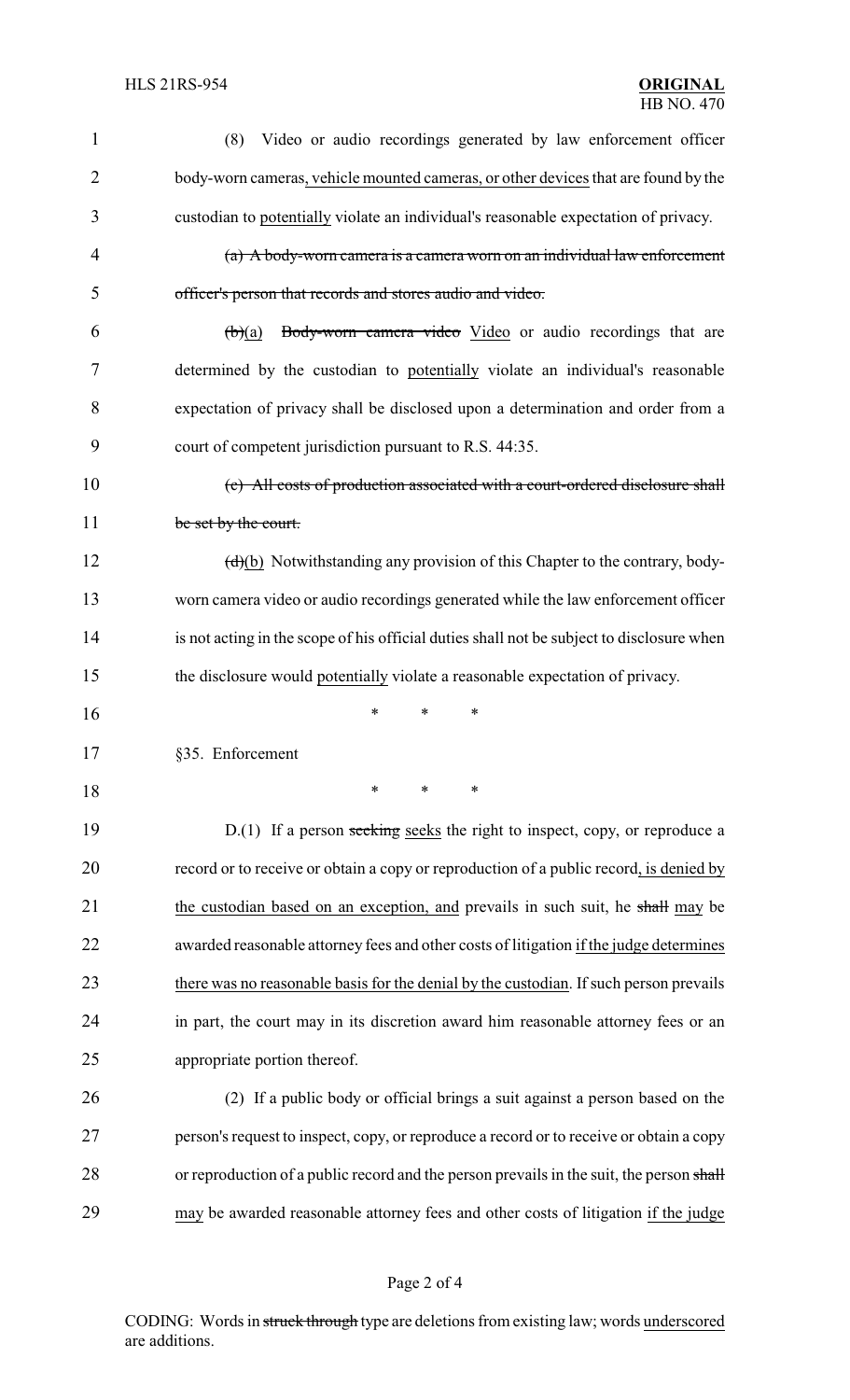|                | determines there was no reasonable basis for the denial by the custodian. If the     |  |  |  |
|----------------|--------------------------------------------------------------------------------------|--|--|--|
|                | person prevails in part, the court may in its discretion award the person reasonable |  |  |  |
| 3              | attorney fees or an appropriate portion thereof.                                     |  |  |  |
| $\overline{4}$ | ∗<br>$\ast$<br>∗                                                                     |  |  |  |

## DIGEST

The digest printed below was prepared by House Legislative Services. It constitutes no part of the legislative instrument. The keyword, one-liner, abstract, and digest do not constitute part of the law or proof or indicia of legislative intent. [R.S. 1:13(B) and 24:177(E)]

| HB 470 Original |                      |       |
|-----------------|----------------------|-------|
|                 | 2021 Regular Session | Lyons |

**Abstract:** Provides for video and audio recordings that are exempt from public disclosure.

Present law provides that the offices of the attorney general, district attorneys, sheriffs, police departments, Dept. of Public Safety and Corrections, marshals, investigators, public health investigators, correctional agencies, communications districts, intelligence agencies, Council on Peace Officer Standards and Training, La. Commission on Law Enforcement and Administration of Criminal Justice, and publicly owned water districts of the state are not required to disclose certain records to the public.

Present law provides that video or audio recordings generated by law enforcement officer body-worn cameras that are found by the custodian to violate an individual's reasonable expectation of privacy are exempt from public disclosure.

Proposed law retains present law and adds an exemption for video or audio recordings generated by vehicle mounted cameras or other devices.

Proposed law retains present law and includes the potential violation of an individual's reasonable expectation of privacy.

Present law provides a definition for a body-worn camera.

Proposed law repeals present law.

Present law provides that body-worn camera video or audio recordings that are determined by the custodian to violate an individual's reasonable expectation of privacy shall be disclosed upon a determination and order from a court of competent jurisdiction.

Proposed law provides removes the specification of body-worn cameras from video or audio recordings and includes the potential violation of an individual's reasonable expectation of privacy.

Present law provides that all costs of production associated with a court-ordered disclosure shall be set by the court.

Proposed law repeals present law.

Present law provides that body-worn camera video or audio recordings generated while the law enforcement officer is not acting in the scope of his official duties shall not be subject to disclosure when the disclosure would violate a reasonable expectation of privacy.

## Page 3 of 4